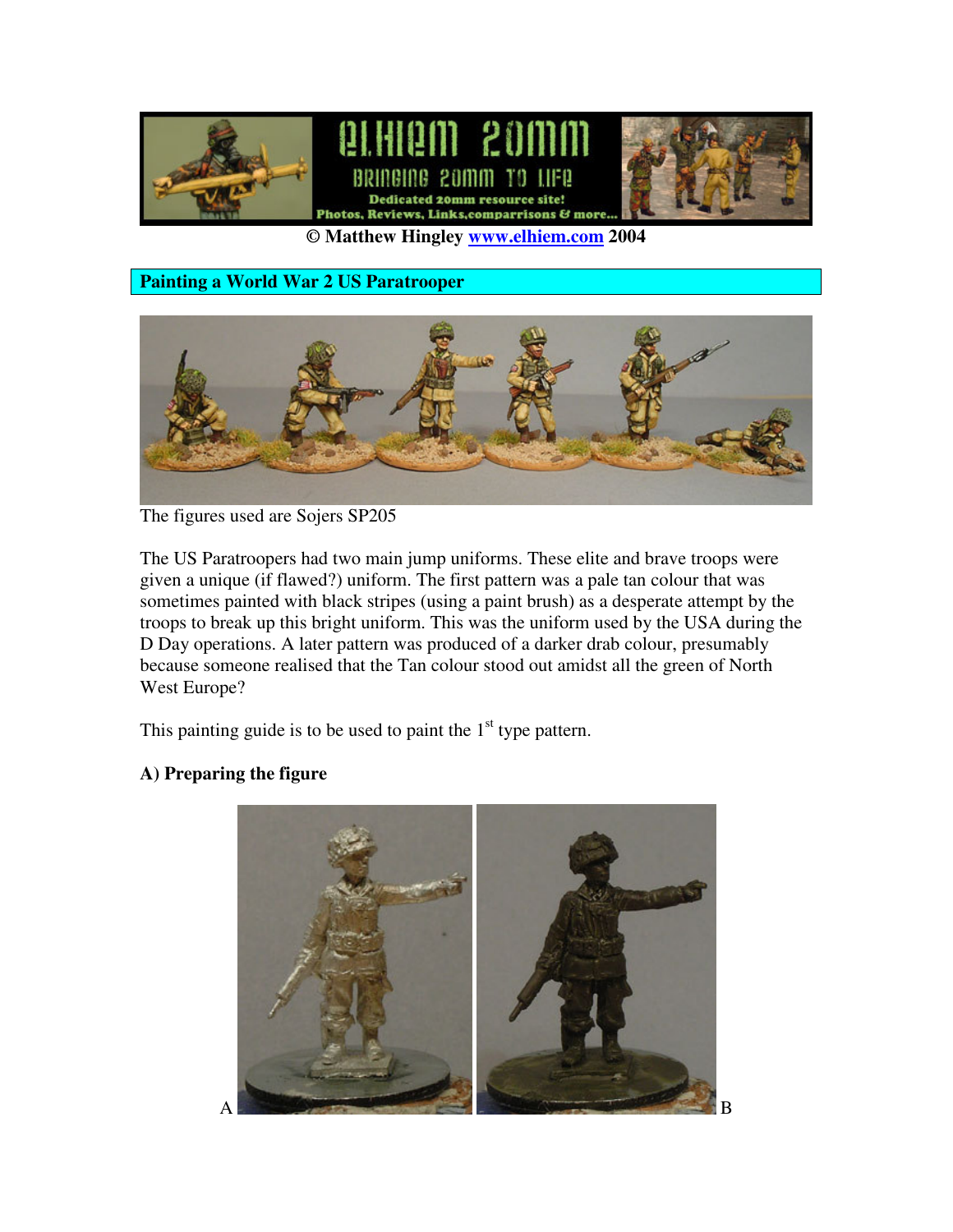The trick to getting good results is often patience and good preparation. I always wash my bare figures in warm soapy water, file away any mould lines and superglue them to a steel washer.

The washer isn't essential, but it does create a sturdy base for the figure and it has the added advantage of been able to use on magnetic card.

Here you can see the bare metal figure, glued in place to his washer, then blue-taced (soft putty) to the top of a bottle top.

Next, I use an old plastic bottle top and bluetac the figure to the top. This provides an excellent stable platform to grip while painting the figure.

### **B, Background colour**

I mix a little *Vallejo Olive Drab 889* paint with *Windsor and Newton Acrylic Flow Improver* (you can use water, but the finish isn't as good) and give the bare figure a wash with the mix.

The wash when dry will still show all the detail of the figure and also of created a decent primed surface for painting on. Using a dark undercoat as the base coat also means not as much black lining later.



### **C) Flesh**

This time I decided to paint the flesh tones of the figure first. Everybody has their own preferred way of painting flesh, so I will not go into how I did it ;) I also painted any wood a dark brown at this stage.

### **D) The main uniform**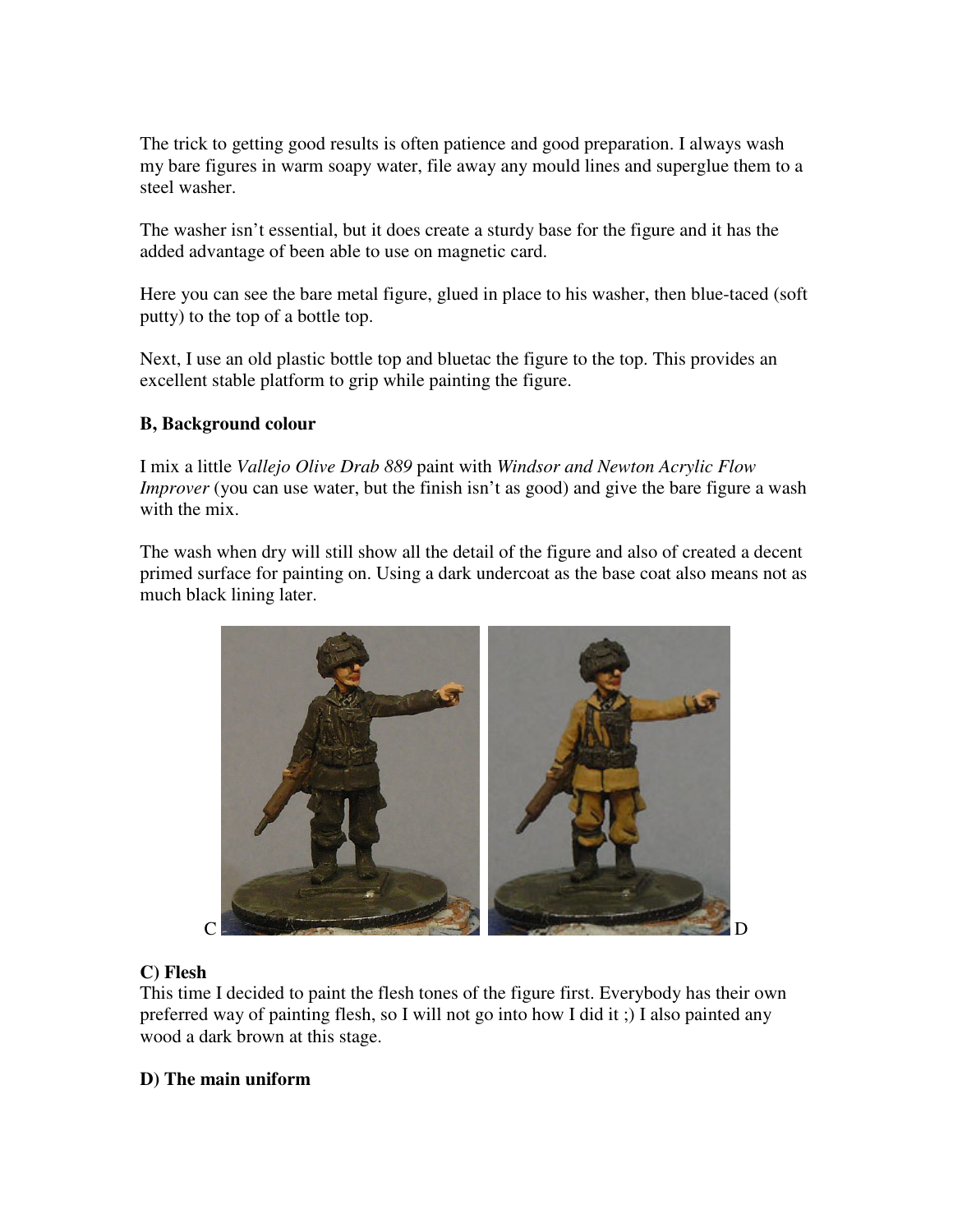Using a size '0' bush I carefully painted the tunic and trousers of our Paratrooper *Desert Yellow 977.* Be sure to leave extremes in creases and folds the background colour.

### **E) Highlighting the Uniform**

Still using the size '0' brush I paint the raised areas of the yellow with *Buff 976.*



#### **F) Adding the base Webbing colours**

US webbing can be either Tan or a green colour. To make the figure stand out and look attractive I always go for contrasts. In this case the webbing will be a green shade. I used *Russian Uniform 924* as the base colour. The helmet was dry brushed. The webbing carefully painted with a '00' brush. If you want to use the Tan colour, just repeat the process using the same colours as the Uniform.



### **G) Highlighting the webbing**

Quite simply I mixed 50% Russian Uniform with 50% Buff and used a size '000' brush to pick out detail on the webbing. The helmet was once again dry brushed (lightly).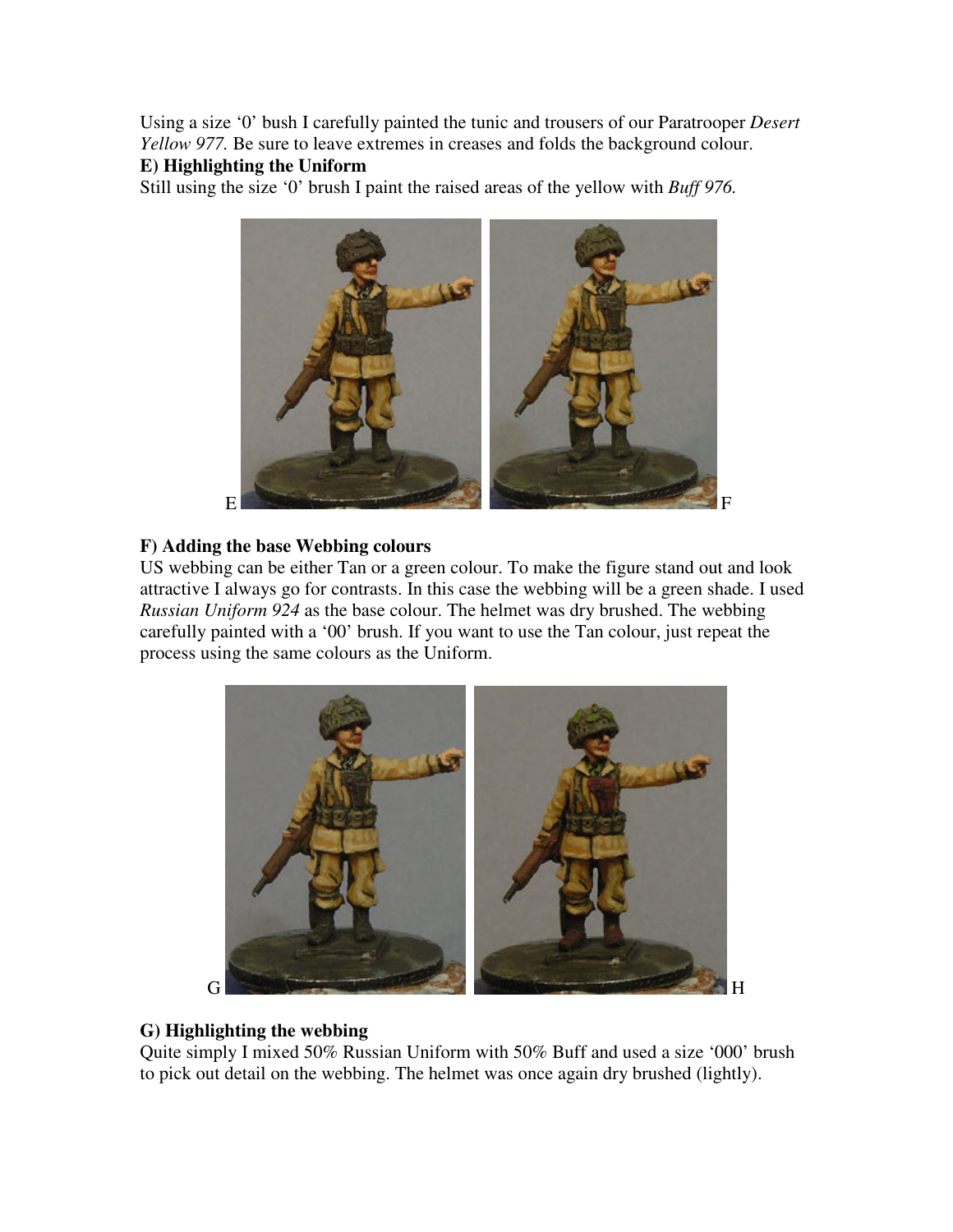### **H) The Leather**

US Paratroopers leather work was finished a red colour. I use Flat *Brown 984* painted with a size '00' brush and then high lighted with *Mahogany 846* with a '000' brush.

I also painted the scarf and foliage on the helmet a bright green at this stage.



### **I) Woodwork and Metal**

I paint all the metal work black and then highlight with a bit of silver. The wood is then highlighted with a mix of the original brown colour and *Buff 976*

For most people this will be enough to finish the figure.

# **J) Adding extra detail**

The US Paratroops had a very prominent Stars and Stripes on their right arm (presumably so as not to be shot by friendly troops? Or perhaps to draw more fire from the enemy incase they didn't realise these bright tan soldiers running around were Americans?)

Although tricky, the Stars and stripes can be painted at this small scale. First paint a red oblong on the right arm (the Sojers figures have a raised area for the flag already). Next paint a blob of mid blue in the left top corner of the red.